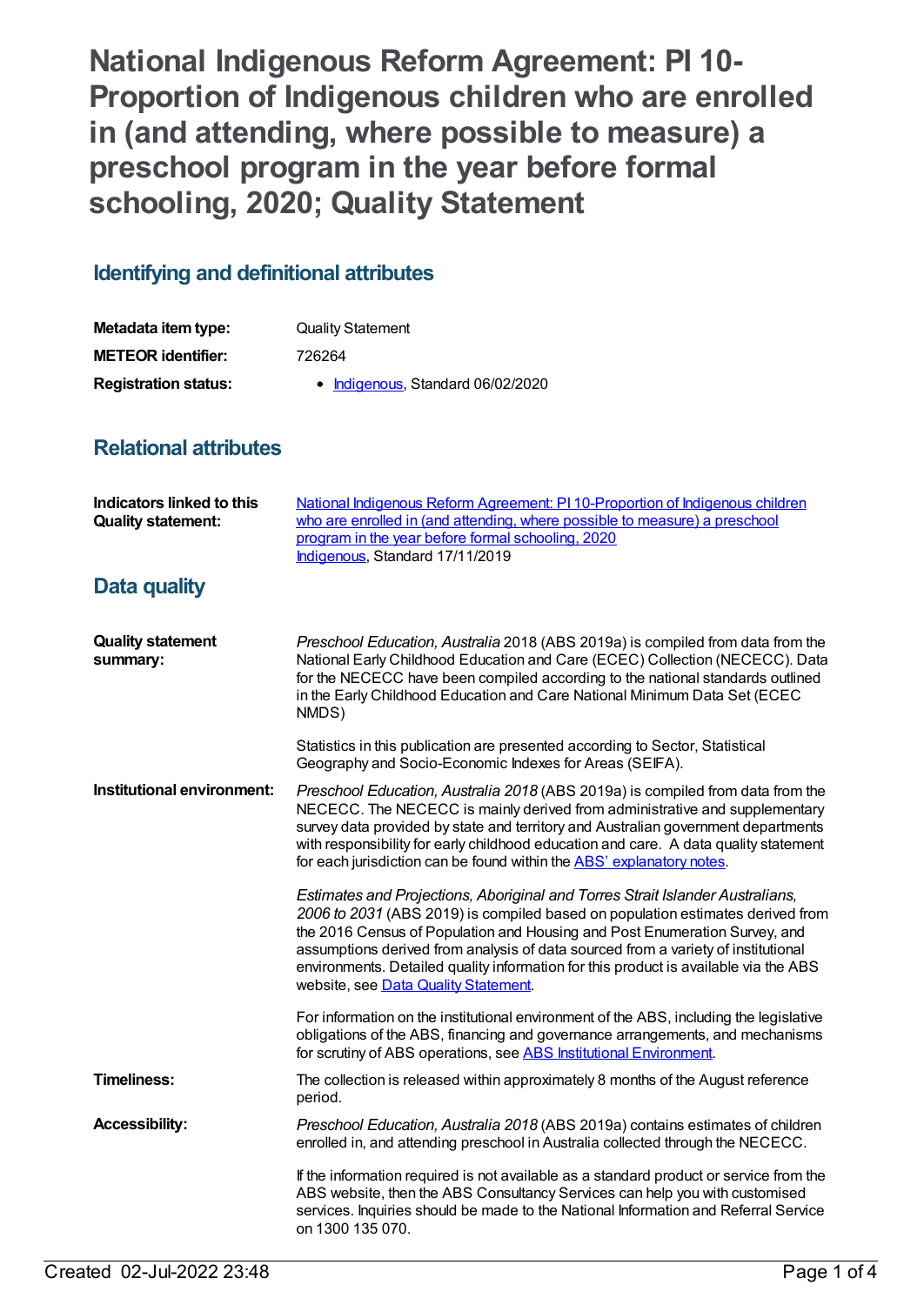| Interpretability: | Preschool Education, Australia 2018 (ABS 2019a) and National Early Childhood<br>Education and Care Collection: Concepts, Sources and Methods, 2013 (ABS<br>2014) contain detailed information on the data sources, terminology and other<br>technical aspects associated with the National ECEC statistics.                                                                                                                                                                                                                                                                                                                                                                                                                                                                   |
|-------------------|-------------------------------------------------------------------------------------------------------------------------------------------------------------------------------------------------------------------------------------------------------------------------------------------------------------------------------------------------------------------------------------------------------------------------------------------------------------------------------------------------------------------------------------------------------------------------------------------------------------------------------------------------------------------------------------------------------------------------------------------------------------------------------|
| Relevance:        | In 2008, the importance of education in the early years of a child's development<br>was formally acknowledged through the Council of Australian Governments'<br>(COAG) endorsement of a new National Partnership on Early Childhood Education<br>(NP ECE). The NECECC was part of data improvement projects under the NP<br>ECE and the National Information Agreement on Early Childhood Education and<br>Care (NIA ECEC). The aim of the NECECC is to provide comparable state and<br>territory statistics on early childhood education. Preschool Education, Australia<br>2018 (ABS 2019a) presents counts of children enrolled and attending preschool<br>programs and episodes of enrolment and attendance at preschool programs<br>across Australia.                    |
|                   | The scope of the collection consists of all service providers delivering a preschool<br>program. A preschool program for the NECECC is defined as a structured, play<br>based learning program, delivered by a degree qualified teacher, primarily aimed<br>at children in the year before they commence fulltime schooling. This is irrespective<br>of the type of institution that provides it, or whether it is government funded or<br>privately provided. Programs may be delivered in a variety of service settings<br>including separate preschools or kindergartens, Centre based day care (formerly<br>long day care) centres or in association with a school. Centre based day care<br>centres that do not operate a preschool program are considered out of scope. |
|                   | The operational collection scope of child information for the NECECC is all children<br>who at 1 July were between 3 and 6 years of age (inclusive) and were enrolled<br>during the reference period at a preschool program. To be considered as enrolled,<br>the child must have attended the preschool program for at least one hour during the<br>reference period, or be absent due to illness or extended holiday leave and<br>expected to return.                                                                                                                                                                                                                                                                                                                       |
|                   | The collection date for the NECECC is the first Friday in August of each year, with<br>a reference period of one week in the same week as the collection date. Some<br>jurisdictions preferred to incorporate a reference period of two weeks that included<br>the collection date, to better reflect their preschool program delivery model. A<br>summary of jurisdictional collection reference periods for 2018 can be found within<br>the ABS' explanatory notes.                                                                                                                                                                                                                                                                                                         |
|                   | Regional and remote areas are based upon the ABS' Australian Statistical<br>Geography Standard (ASGS) 2016.                                                                                                                                                                                                                                                                                                                                                                                                                                                                                                                                                                                                                                                                   |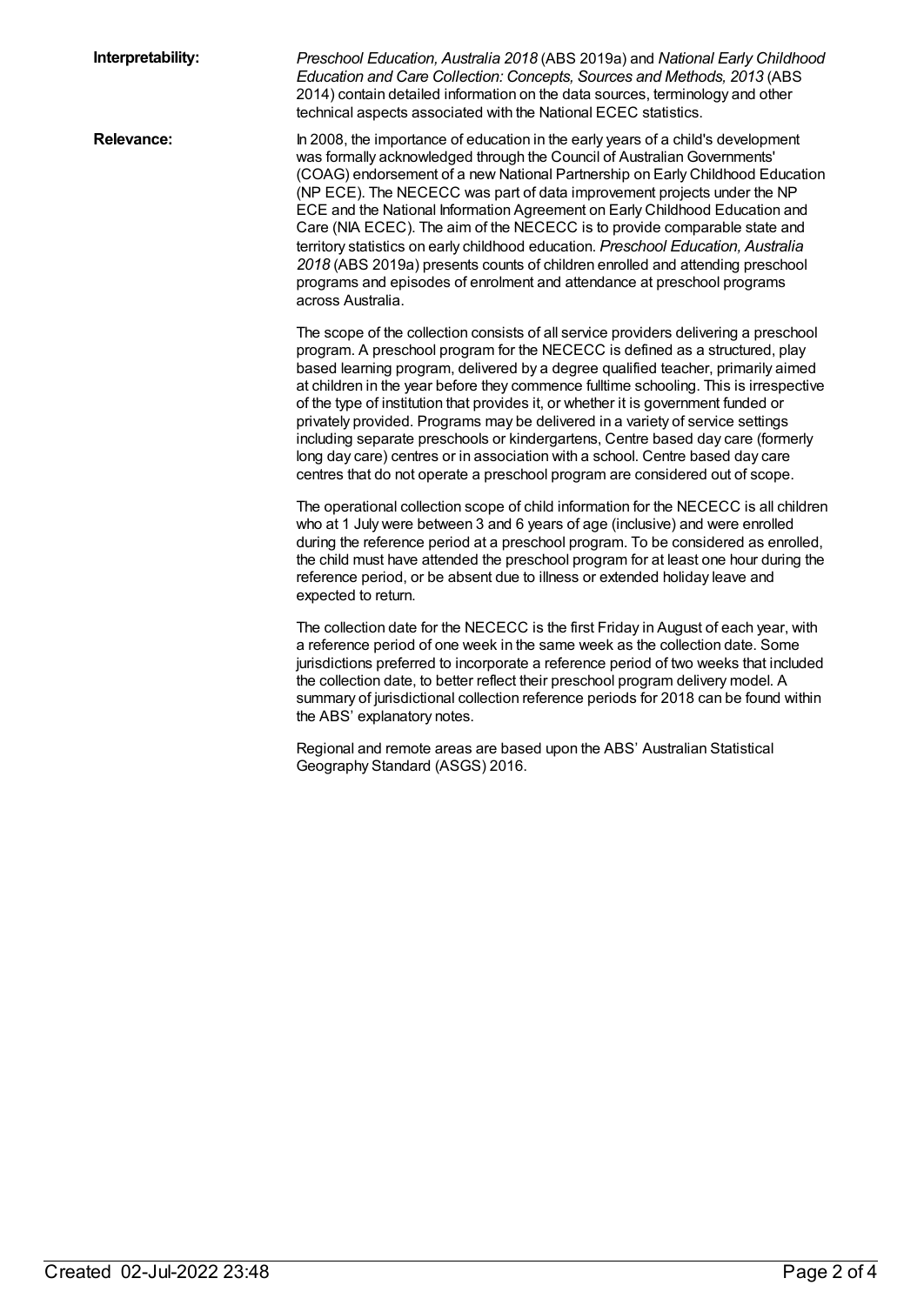**Accuracy:** Data for the NECECC have been compiled according to the national standards outlined in the ECEC NMDS in order to maximise consistency of data across the various jurisdictional collections. Alignment with these standards may not be completely achieved by all jurisdictions, and care should be taken when comparison across jurisdictions are made. Data limitations for the collection include:

- a small level of under-coverage of the preschool programs in some sectors
- comprehensive child unit record level data may not be available for all jurisdictions in all years, particularly for the non-government sector or unfunded preschools
- differences between data element collection methodologies and alignment to national data standards across jurisdictions.

Care needs to be taken interpreting data relating to Aboriginal and Torres Strait Islander children due to reporting issues associated with both the identification and reporting of Indigenous status.

Where information on the child's usual place of residence is not available - that is, where insufficient information on the child's address was collected or, where no address details have been provided, remoteness area is assigned using the address of the service at which the child is enrolled. For more information on the collection methodologies and current data limitations for each state and territory, see *Preschool Education, Australia 2018* (ABS 2019a). More information on the ECEC NMDS can be found on the Australian Institute of Health and Welfare website.

All ERP data sources are subject to non-sampling error. Non-sampling error can arise from inaccuracies in collecting, recording and processing the data. In the case of Census and Post Enumeration Survey (PES) data every effort is made to minimise reporting error by the careful design of questionnaires, intensive training and supervision of interviewers, and efficient data processing procedures. The ABS does not have control over any non-sampling error associated with births, deaths and migration data. For more information see the *[Demography](http://www.abs.gov.au/AUSSTATS/abs@.nsf/ProductsbyCatalogue/B5BE54544A5DAFEFCA257061001F4540?OpenDocument) Working Paper 1998/2 - Quarterly birth and death estimates, 1998 (cat. no. 3114.0)* and Australian [Demographic](http://www.abs.gov.au/ausstats/abs@.nsf/mf/3101.0) Statistics (cat. no. 3101.0).

Non-Indigenous estimates are available for census years only. In the intervening years, Indigenous population projections are based on assumptions about past and future levels of fertility, mortality and migration. In the absence of non-Indigenous population figures for these years, it is possible to derive denominators for calculating non-Indigenous rates by subtracting the projected Indigenous population from the total population. For non-Indigenous population estimates, the projected Aboriginal and Torres Strait Islander population (3238.0, Series B) is subtracted from the ABS 2016 Census-based Estimated Resident Population (3101.0). Such figures have a degree of uncertainty and should be used with caution, particularly as the time from the base year of the projection series increases.

**Coherence:** There can be differences in the data across jurisdictions due to the differing collection methodologies and alignment with the ECEC NMDS across jurisdictions.

> Data for previous years (2015, 2016, and 2017) have been revised using existing published numerator data from the relevant year of the NECECC and updated denominator data derived from Aboriginal and Torres Strait Islander population estimates and projections based on the 2016 Census of Population and Housing.

In 2016 the ABS made two enduring changes to the NECECC to enhance the accuracy of child counts. Data reported in 2016, 2017 and 2018 were collated using the same method. Due to these changes 2015 data is not directly comparable to later years.

## **Source and reference attributes**

**Submitting organisation:** Australian Bureau of Statistics (ABS)